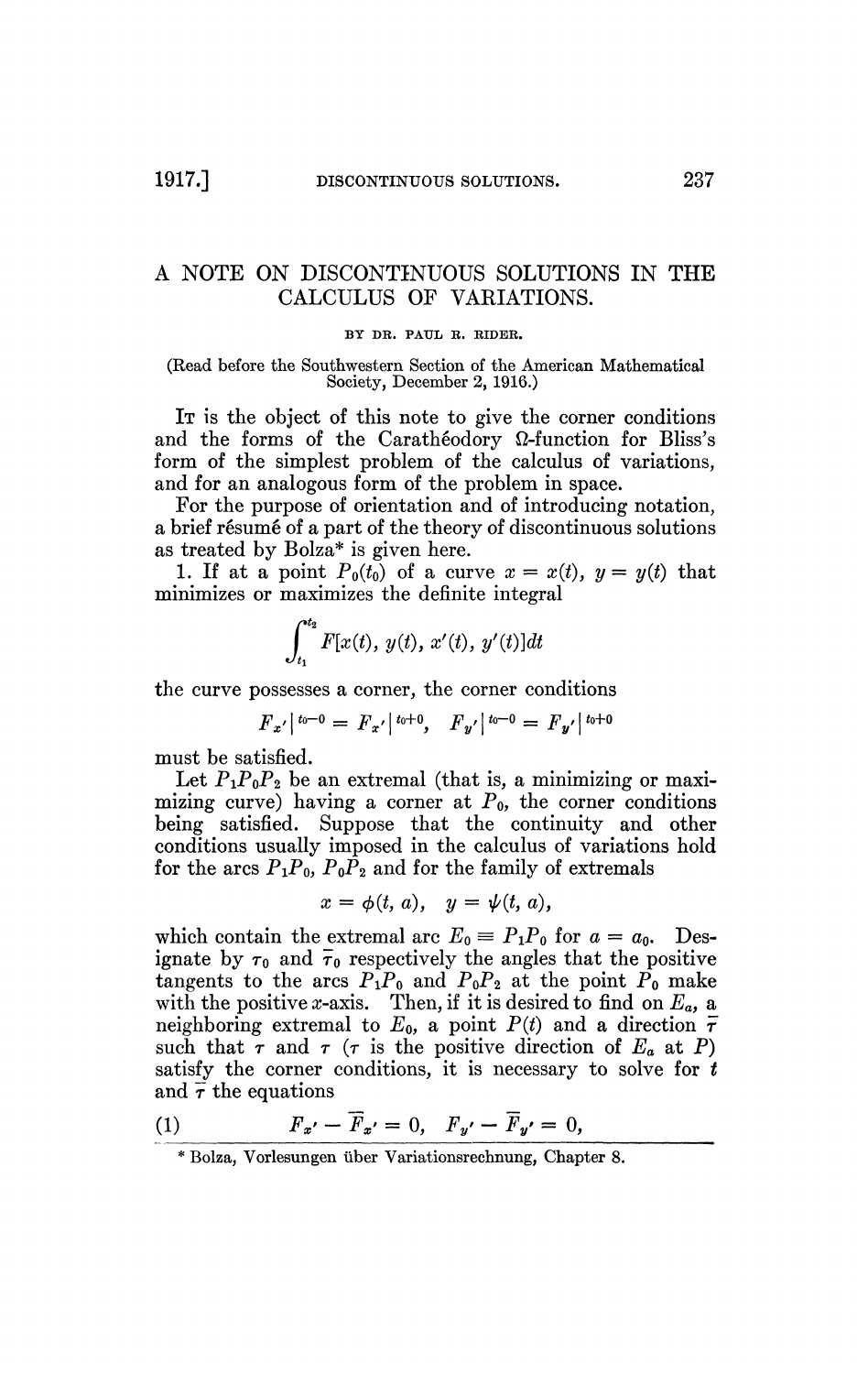in which the arguments of  $F_x$ *'*,  $F_y$ <sup>*'*</sup> are  $\phi(t, a)$ ,  $\psi(t, a)$ , cos  $\tau(t, a)$ , sin  $\tau(t, a)$ , and of  $\overline{F}_{x}$ <sup>'</sup>,  $\overline{F}_{y}$ <sup>'</sup> are  $\phi(t, a)$ ,  $\psi(t, a)$ , cos  $\overline{\tau}$ ,  $\sin \tau$ . The functional determinant of (1) with respect to  $\tilde{t}$ ,  $\bar{\tau}$  at the point  $P_0$  has the value

$$
\sqrt{{x'}^2+{y'}^2}{\bar F}_1(t_0)\Omega_0,
$$

where  $\Omega = \overline{F}_x \cos \tau + \overline{F}_y \sin \tau - F_x \cos \overline{\tau} - F_y \sin \tau$ , and where the  $\overline{F}_1$ -function\* has the arguments  $x_0$ ,  $y_0$ ,  $\cos \overline{\tau}$ ,  $\sin \overline{\tau}$ . The subscript on the  $\Omega$ -function denotes that the arguments  $\phi$ ,  $\psi$ ,  $\tau$ ,  $\bar{\tau}$ , wherever they occur in it, have the values  $x_0$ ,  $y_0$ ,  $\tau_0$ ,  $\tau_0$  respectively. Since a usual assumption is that  $F_1 \neq 0$ along an extremal, it follows that if  $\Omega_0 \doteq 0$  equations (1) can be solved uniquely for *t* and  $\bar{\tau}$  and the solution  $t = t(a)$ ,  $\bar{\tau} = \bar{\tau}(a)$  will be continuous in the vicinity of  $a = a_0$  and will satisfy the initial conditions  $t(a_0) = t_0$ ,  $\overline{\tau}(a_0) = \overline{\tau}_0$ .

Thus can be obtained a broken extremal  $E_a + E_a \equiv P_1 P P_2$ with a corner at the point  $P$ . If  $a$  is allowed to vary, a family of such extremals is obtained, and the point P describes a so-called corner curve whose parameter is *a.* 

2. The extension of this theory to the case in which the integrand of the definite integral is a function of three variables and their derivatives is perfectly obvious and is readily accomplished, but it may be worth while to give it here.

For this case there are four equations

(2) 
$$
F_{x'} - \overline{F}_{x'} = 0, \quad F_{y'} - \overline{F}_{y'} = 0, \quad F_{z'} - \overline{F}_{z'} = 0,
$$

$$
\cos^2 \overline{\alpha} + \cos^2 \overline{\beta} + \cos^2 \overline{\gamma} - 1 = 0,
$$

the arguments of  $F_x$ ',  $F_y$ ',  $F_z$ ' being  $\phi(t, u, v)$ ,  $\psi(t, u, v)$ ,  $\chi(t, u, v)$ , cos  $\alpha(t, u, v)$ , cos  $\beta(t, u, v)$ , cos  $\gamma(t, u, v)$ , and those of  $\overline{F}_{x'}, \overline{F}_{y'}, \overline{F}_{z'}$  being  $\phi(t, u, v), \psi(t, u, v), \chi(t, u, v), \cos \overline{\alpha}, \cos \beta$ ,  $\cos \tilde{\gamma}$ . At a point  $P_0(t_0)$  the value of the functional determinant of the equations with respect to  $t, \overline{\alpha}, \overline{\beta}, \overline{\gamma}$  is found to be

$$
2\sqrt{{x'}^2+{y'}^2+{z'}^2}\sin\alpha_0\sin\beta_0\sin\gamma_0\,\overline{F}_1(t_0)\Omega_0,
$$
  
where  

$$
\Omega=\overline{F}_x\cos\alpha+\overline{F}_y\cos\beta+\overline{F}_z\cos\gamma
$$

$$
- F_x \cos \overline{\alpha} - F_y \cos \overline{\beta} - F_z \cos \overline{\gamma}.
$$

<sup>\*</sup> For definition see Bolza, loc. cit., p. 196.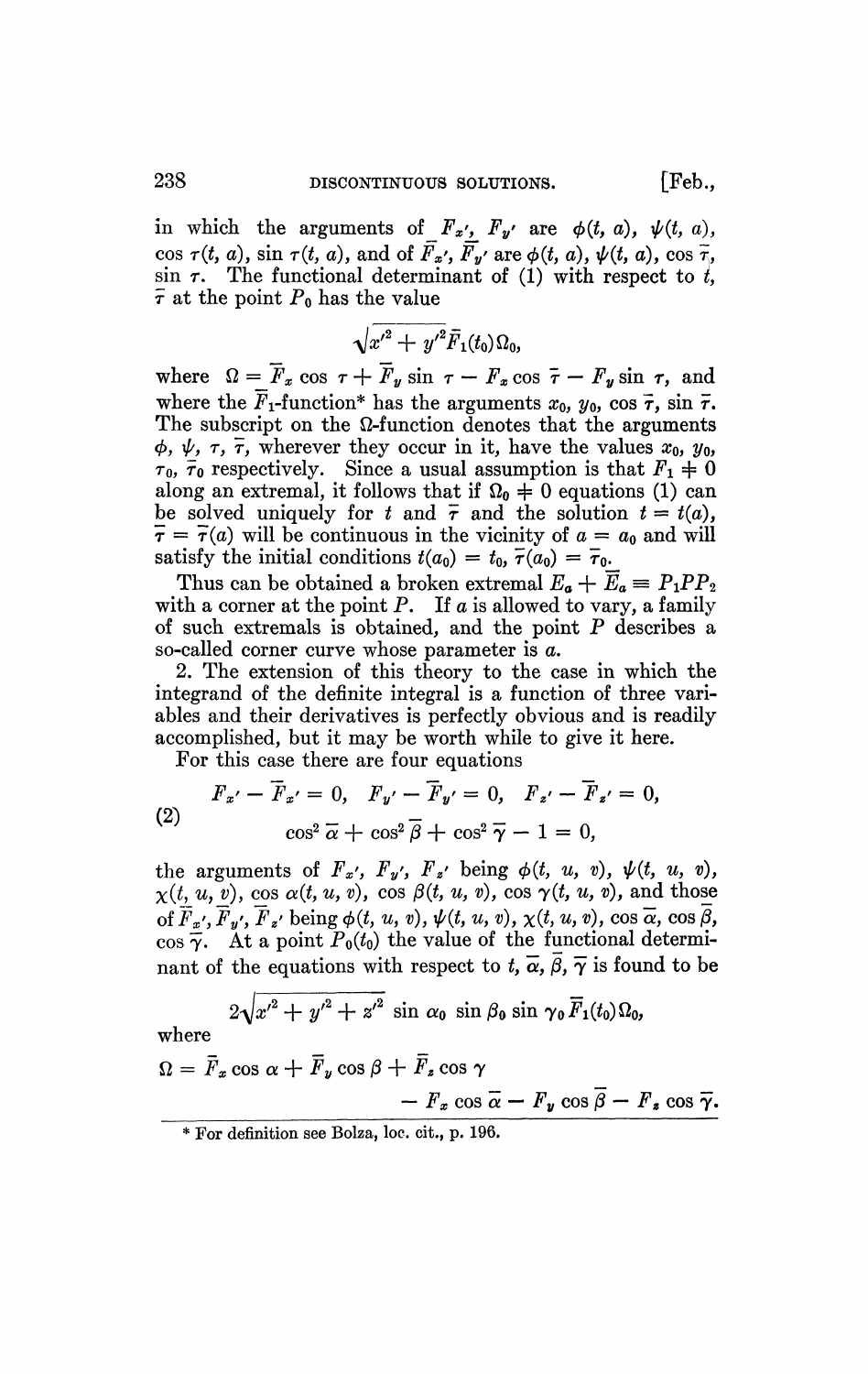The  $\overline{F}_1$ -function\* has the arguments  $x_0$ ,  $y_0$ ,  $z_0$ ,  $\cos \alpha_0$ ,  $\cos \beta_0$ , cos  $\overline{\gamma}_0$ . If the usual assumption that it is different from zero along an extremal is made, it follows that if  $\sin \overline{\alpha}_0 \sin \beta_0$  $\sin \overline{\gamma}_0$   $\neq$  0, that is, if the extremal arc  $P_0P_2$  does not have an initial direction which is parallel to one of the three axes, and if  $\Omega_0 \neq 0$ , then the system (2) can be solved uniquely for  $t, \overline{\alpha}, \overline{\beta}, \overline{\gamma}$  in terms of *u, v.* A family of broken extremals can be determined as before, and the point *P* varies on a corner surface whose parameters are *u, v.* 

3. For Bliss's form of the problemf the integral has the form

$$
\int_{t_1}^{t_2} f(x, y, \tau) \sqrt{x'^2 + y'^2} dt,
$$

where  $\tau = \arctan y'/x'$ . By the methods ordinarily employed the corner conditions that must be satisfied at a point *P* are found to be

$$
f \cos \tau - f_{\tau} \sin \tau - \bar{f} \cos \tau + \bar{f}_{\tau} \sin \bar{\tau} = 0,
$$
  

$$
f \sin \tau + f_{\tau} \cos \tau - \bar{f} \sin \bar{\tau} - \bar{f}_{\tau} \cos \bar{\tau} = 0.
$$

In these equations the parameter *t,* of the arguments of ƒ,  $f_{\tau}$ ,  $\bar{f}_{\tau}$ , has been replaced by *s*, the length of arc.

Their functional determinant with respect to  $s, \bar{\tau}$  is

 $\bar{f}_1\omega$ ,

where

$$
f_1 = f + f_{\tau\tau}, \quad \omega = \bar{f}_x \cos \tau + \bar{f}_y \sin \tau - f_x \cos \bar{\tau} - f_y \sin \bar{\tau}.
$$

Since here also  $f_1 \neq 0$ , the properties of  $\omega$  are identical with those of the corresponding function in the Weierstrass form of the problem.

4. In a paper entitled " The space problem of the calculus of variations in terms of angle," to be published in the *American Journal of Mathematics,* I have considered an integral of the form

$$
\int_{t_1}^{t_2} f(x, y, \tau, \sigma) \sqrt{x'^2 + y'^2 + z'^2} dt,
$$

<sup>\*</sup>For definition see Bliss and Mason, "The properties of curves in space which minimize a definite integral," *Transactions Amer. Math. Society,* vol. 9 (1908), p. 442.

fSee Bliss, "A new form of the simplest problem of the calculus of variations," *Transactions Amer. Math. Society,* vol. 8 (1907), pp. 405-414.